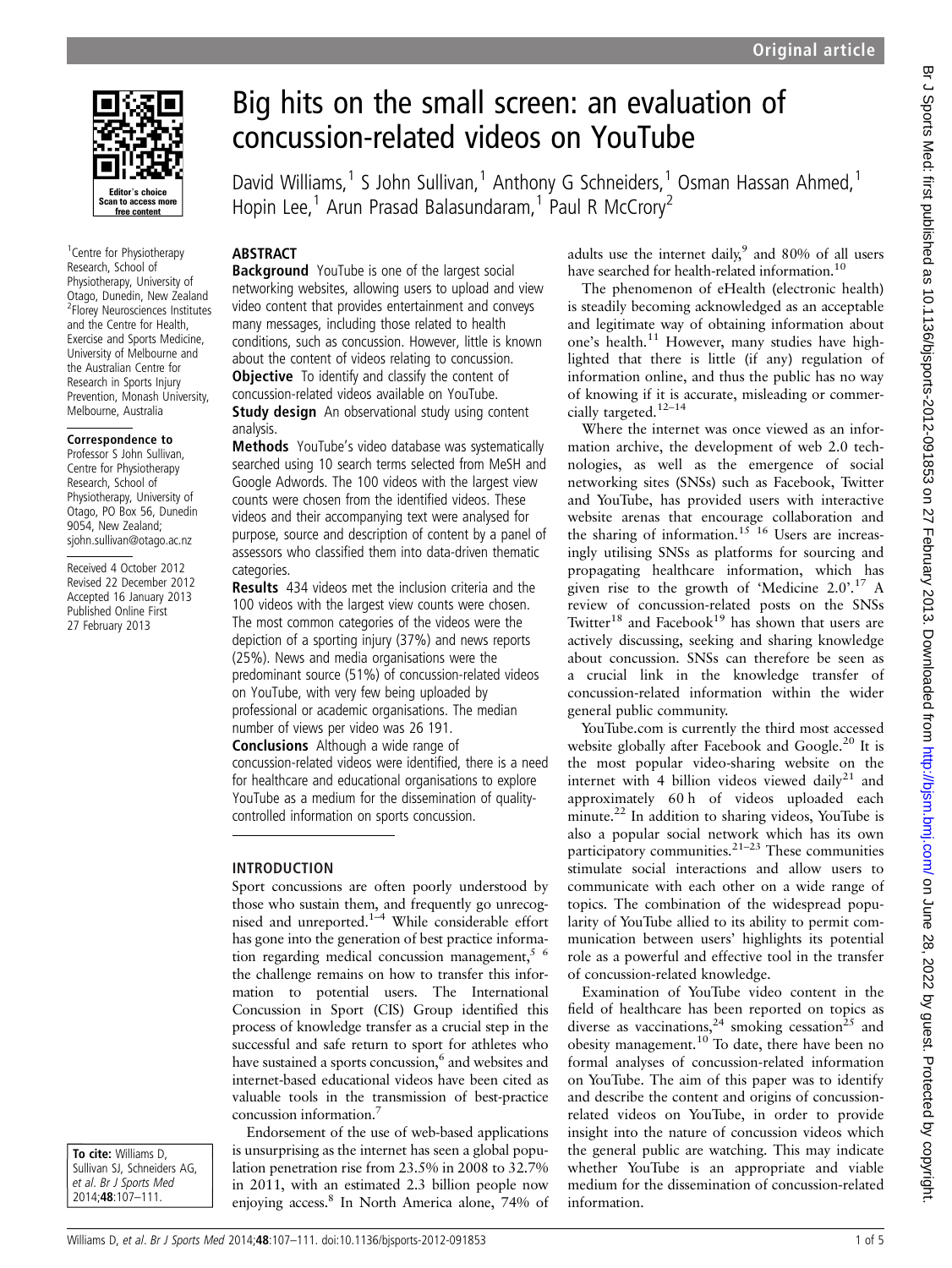#### METHOD

When an individual (the uploader) posts a video to YouTube, there is a range of accompanying information associated with the video which assists in locating and describing the video. These include: the title of the video, tags (the equivalent of a keyword) and text which can be used to describe aspects of the video. In addition, viewers can post information (comments) on the video. Collectively, these provide a rich source of information for retrieval and analytical purposes.

## Search strategy

To obtain a representative sample of the range of videos available to the public and healthcare professionals via YouTube, we chose a novel dual strategy to identify appropriate search terms. In order to understand how the public would most likely explore YouTube, we used the Google keyword search tool Google AdWords.<sup>26</sup> This product, which was developed for advertising purposes, ranks free text search terms based on the number of times the public have used this search term. From the original keyword 'concussion', the terms 'signs of concussion' and 'concussion symptoms' were chosen, and from the keyword 'sports concussion', the terms 'concussion football' and 'concussion treatment' were selected. PubMed's MeSH terms database was also queried in order to obtain search terms relating to concussion. The keyword terms 'athletic injuries', 'neurological manifestations' and 'brain concussion' were chosen and combined with Boolean operators to maximise the permutations. A description of the search strategies is presented in figure 1.

## Video selection strategy

The site 'YouTube.com' was searched on 12 December 2011. As the primary goal was to identify the videos that people are



Figure 1 Search strategy flow diagram.

watching the most, the YouTube advanced search options of 'sort by view count' and 'video only' were used. The videos were included if they had concussion content, depicted a concussion, discussed a concussion (eg, suffered in a sports situation) or attempted to provide information about concussion. Videos were excluded if they were clearly irrelevant based on the title (eg, music or video games), did not contain concussion content, promoted a particular product without substantive information about a concussion, were not in English or if the content was inappropriate or offensive. In the case of videos containing identical or very similar content, the most viewed video was retained. A list of the top 100 videos was populated, based on view count, and this served as the basis for the subsequent analysis.

#### Data analysis

In order to provide a profile of the videos, a range of information was extracted from each video including: the title, uploader's name, YouTube category, first five tags, description excerpt, length, number of views, months since uploaded and the number of comments. These were analysed using descriptive statistics (medians, 25th and 75th percentiles, ranges, frequency counts and percentages). Coding schemes were developed to classify the overall theme of the video, the source (person or organisation which uploaded the video) and the primary purpose of the description which accompanied each video. Classification categories were developed for each of these three objectives based on a preliminary analysis of a wide sample of randomly selected videos which were not part of the analysis dataset although originating from similar SNS studies.<sup>9 18</sup> Categories were refined for the theme, source and description content by the research team, formally defined and inclusion criteria were developed and documented to guide the coding process. A preliminary coding and training trial was conducted using 10 purposefully selected videos and the coding strategy further refined. The definitions of the coding categories are presented in tables 1–3.

Three members of the research team (DW, HL and AB) independently coded the 100 selected videos. Each assessor independently viewed and scored the videos in a random order to reduce any systematic coding bias. Assessors assigned a primary code for the theme, source and description. The initial coding data were tabulated and analysed for consistency between assessors by documenting the raw percentage agreement and by

Table 1 Definition, frequency and examples of video themes

| $(n=98)$                         |                                                                                                          |            |  |
|----------------------------------|----------------------------------------------------------------------------------------------------------|------------|--|
| <b>Themes</b>                    | <b>Definition of themes</b>                                                                              | Number (%) |  |
| Recreational/<br>sporting injury | Portrays an injury obtained in a sporting/<br>leisure activity                                           | 36 (37)    |  |
| <b>News</b>                      | Video from a news/media source                                                                           | 24 (24)    |  |
| Educational                      | A video which provides direction for<br>management or attempts to disseminate<br>knowledge of concussion | 11(11)     |  |
| Entertainment                    | An injury that occurs during an event<br>which is posted for entertainment<br>purposes                   | 11(11)     |  |
| Commercial                       | Draws viewer's attention to a product or<br>service                                                      | 9(9)       |  |
| Personal<br><b>Information</b>   | Video which shares a personal story,<br>situation or experience                                          | 5 (5)      |  |
| Other                            | Does not fit any other category                                                                          | 2 (2)      |  |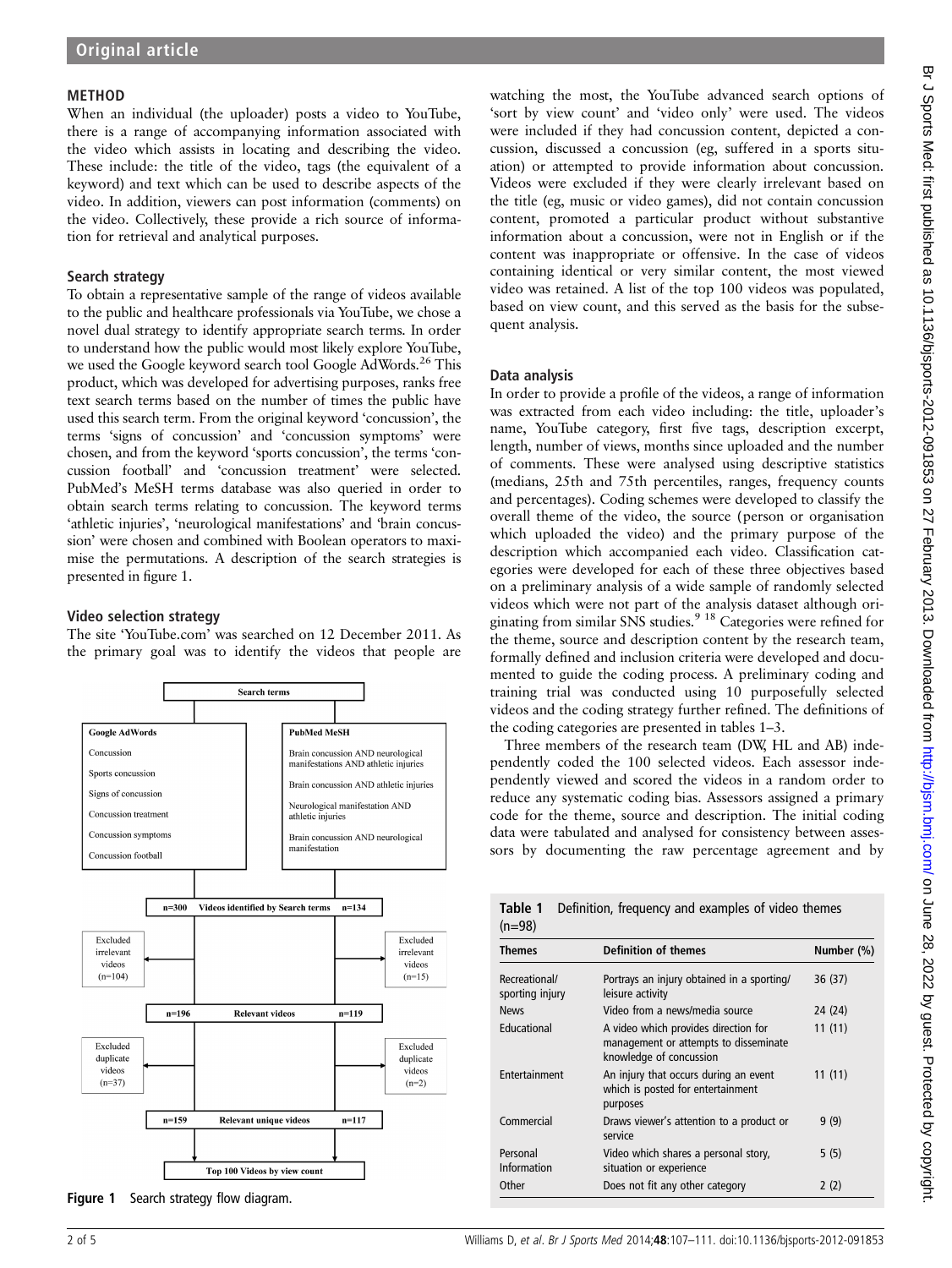Table 2 Definition, frequency and examples of video sources  $(n=98)$ 

| Source                         | Definition of source                                                 | Number (%) |  |
|--------------------------------|----------------------------------------------------------------------|------------|--|
| News/media sources             | Unedited video footage of sporting<br>injury. Recognised news source | 50(51)     |  |
| Consumer generated<br>content  | Created by a layperson                                               | 29 (30)    |  |
| For-profit<br>organisations    | Video of commercial origin                                           | 13(13)     |  |
| Advocacy groups/<br>non-profit | Link to website which provides free<br>information-free to join      | 2(2)       |  |
| Government<br>agencies         | Produced by government agencies (ie,<br>websites with a .gov domain) | 2(2)       |  |
| Medical centres/<br>hospitals  | Reference to or uploaded by medical<br>centres/hospitals/departments | 1(1)       |  |
| Professional<br>associations   | Sporting associations                                                | 1(1)       |  |

calculating the  $\kappa$  ( $\kappa$ ) values for theme (66.3% overall agreement;  $\kappa$ =0.60), source (76.9% overall agreement;  $\kappa$ =0.74) and description (71.1% overall agreement;  $\kappa$ =0.65). The interpretation of the κ values followed the criteria proposed by Landis and Koch,<sup>27</sup> which suggest κ values in excess of 0.8 as representing 'excellent' agreement; values between 0.6 and 0.8 as being 'substantial', values between 0.4 and 0.6 as 'moderate' and values less than 0.4 as being 'poor'. For the 10 videos which did not achieve at least a 2/3 majority, two additional members of the research team (JS and AS) joined the original assessors and viewed the videos to determine a final classification. This pragmatic approach to the classification of videos was chosen to provide a robust analysis, in keeping with the challenge of the coding process. The resulting data from this systematic coding were tabulated as frequencies and percentages for descriptive purposes.

# RESULTS

# Content analysis

A total of 434 videos were identified by the search strategy (figure 1). Of these, 119 videos did not meet the inclusion criteria, while a further 39 videos were classed as duplicates of a more popular video and were not included for analysis. From the remaining 276 videos, a 'top 100' list was populated based

| Table 3                         | Definition, frequency and example of description code                                                                          |            |
|---------------------------------|--------------------------------------------------------------------------------------------------------------------------------|------------|
| <b>Descriptor</b>               | Definition of descriptor                                                                                                       | Number (%) |
| Description of<br>video content | Descriptive or providing context to video<br>content or events portrayed                                                       | 76 (78)    |
| Advertising                     | Providing endorsement or information<br>about a particular product or link to<br>another non-academic website                  | 8(8)       |
| Inferred<br>management          | Description which provides direction for<br>management for concussion or attempts to<br>disseminate knowledge about concussion | 5(5)       |
| <b>News</b>                     | Text which is a report of news, about<br>recent or important events.                                                           | 5(5)       |
| Other                           | Does not fit any other category                                                                                                | 3(3)       |
| Reference to expert<br>opinion  | Text which notes/mentions an expert in<br>their respective field or academic article/<br>website                               | 1(1)       |

on the video's overall view count. This number was pragmatically chosen to provide a sample of approximately 36% of the total number of videos identified by the search and is in keeping with the sampling percentage used in a previous study of a similar nature.<sup>18</sup> Of these, 70 came from the Google AdWords keyword search, 12 from the using MeSH terms, while 18 featured in both search strategy results. During the course of the analysis, two videos were removed from YouTube by the uploaders and thus became unavailable for complete analysis. No data from these were included in the analysis, resulting in 98 videos being analysed.

The identified themes which represented the overall purpose of the video are presented in table 1. The most prevalent theme for the coded videos was that of recreational/sporting injury (35/98), which portrayed an individual receiving an injury while participating in sport or recreational activities. This was followed by news (24/98), educational, entertainment, commercial and personal information.

Of the 98 videos analysed, the most common source (50/98) of concussion-related videos was from the news/media organisations/outlets (table 2). Consumer (private) sources accounted for 29 (29.59%) of the videos, while government agencies and advocacy groups were not highly represented.

Table 3 presents categorisation of the text descriptors accompanying each video. Invariably, these were used to describe the video content (76/98), with other categories, such as providing inferred management and referencing an expert, contributing less frequently.

## Description of the videos

The identity of the uploader was often difficult to ascertain. A little over 70% of the videos were uploaded by individuals from their personal account, or their identity was unable to be determined from the information provided. Sports channels accounted for 11%, as did commercial interests, and health/ medical centres and professional sports bodies featured in 6% and 1% of the total, respectively.

The most common categories, as determined by the uploader, were sports ( $n=67$ ), education ( $n=67$ ), how to and style ( $n=6$ ) and news and politics  $(n=5)$ . The median number of tags assigned to videos was 12 (range 1–60). The most common types of tag referenced the name of an individual athlete or expert, a sporting code, mentioned a head injury and used colloquial terms for a concussion/head injury (table 4).

Although all members of the YouTube community are permitted to upload videos of 15 min duration or less, videos that are of greater duration can be uploaded on request and by meeting criteria set by the site administrators. As seen in table 5, some videos have remained available for viewing for more than 5 years.

| Examples of tags associated with the videos<br>Table 4 |                                                              |            |  |
|--------------------------------------------------------|--------------------------------------------------------------|------------|--|
| $Taq^*$                                                | <b>Example of tag</b>                                        | Number (%) |  |
| Individual athlete or expert                           | Sidney Crosby, Adam James, Max<br>Pacioretty, Chris Nowinski | 90(20)     |  |
| A sporting code                                        | Boxing, Football, Hockey, Rugby                              | 52(11)     |  |
| Mentioning of a head<br>injury                         | Head trauma, concussion, mild<br>traumatic brain injury      | 47 (10)    |  |
| Colloquial terms of a<br>concussion/head injury        | Knocked out, KO, Hit, Beating                                | 30(7)      |  |
| *Each video can have more than one tag                 |                                                              |            |  |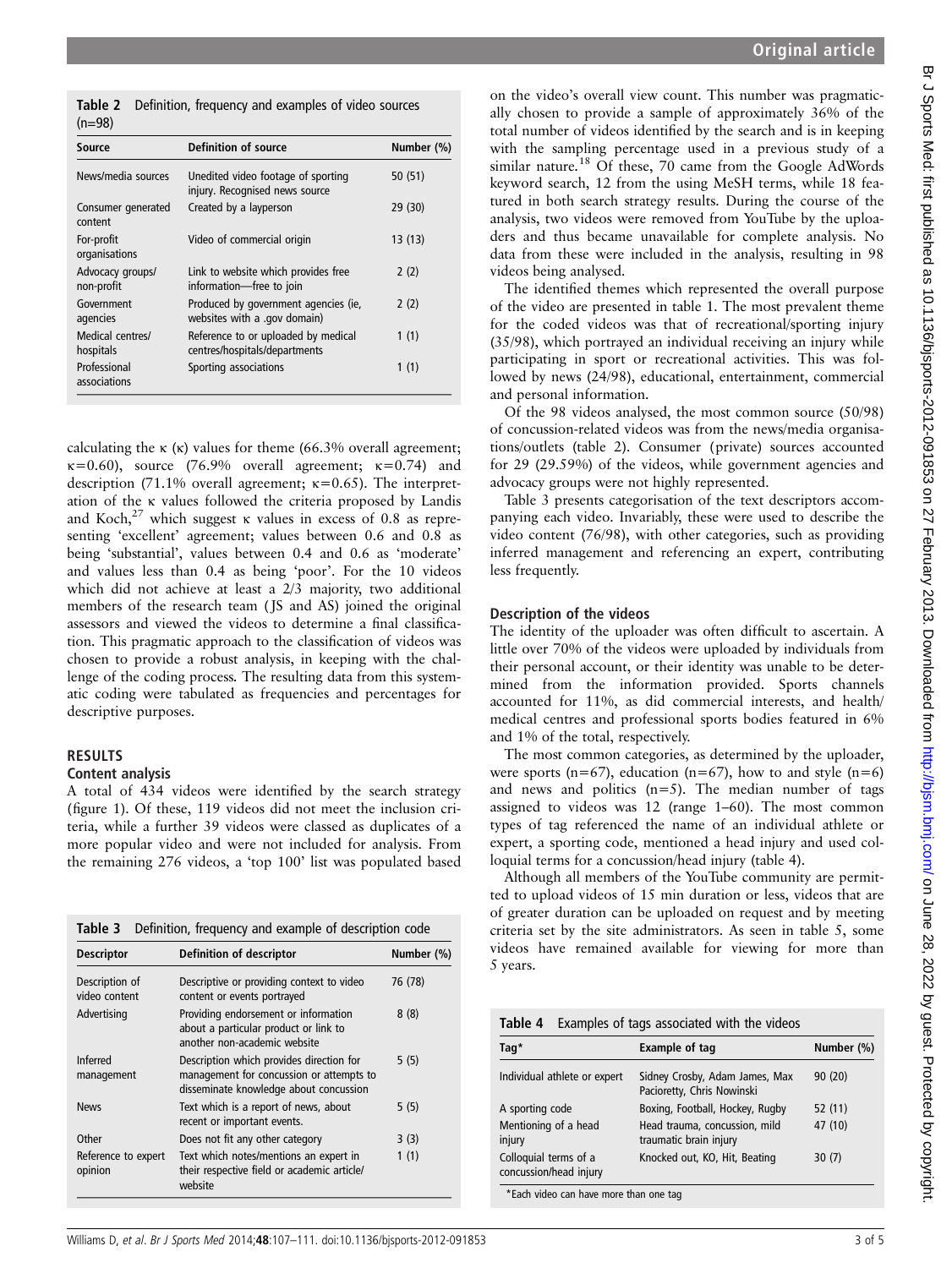|  | Table 5 Descriptive characteristics of the videos |
|--|---------------------------------------------------|
|--|---------------------------------------------------|

|                    |               |                   | IQR (percentiles) |          |
|--------------------|---------------|-------------------|-------------------|----------|
|                    | <b>Median</b> | Range             | 25th              | 75th     |
| Video length       | 1 m 58 s      | 14 s to 29 m 10 s | 1 m 1 s           | 3 m 48 s |
| Number of views    | 26 191        | 4629 to 2461849   | 8648              | 244 312  |
| Time since posting | 23 months     | $1-69$ months     | 12                | 40       |
|                    | 72            | $0 - 5040$        | 15                | 440      |

## **DISCUSSION**

YouTube is a dedicated SNS and has quickly become the medium of choice for the sharing of videos.<sup>20 21</sup> The simplicity and power of the medium allows both individuals and large organisations to share videos and to communicate their ideas and products. This exploratory study provides an initial insight into how YouTube videos portray a concussion and transmit concussion-related information.

Videos portraying a recreational/sporting injury were the most common theme identified (37%). This is not entirely surprising, considering that the videos predominately portrayed a professional athlete sustaining an injury. These sporting injuries are ones that users would specifically search for and view, possibly due to the voyeuristic nature of SNS users.<sup>28</sup> This might explain the large number of comments (5040) recorded for a video, which showed an injury to a high-profile player in a major national basketball competition. A video of a similar nature generated the most views (2 461 849), where a popular comedian with a large number of SNS subscribers used a video clip of a concussion to a Thai boxer. Furthermore, videos like these are highly likely to be sent as a link to friends and colleagues, and posted on SNSs such as Facebook and Twitter, and the URLs included in blogs, homepages, etc, thus propagating the dissemination of the video. A further 24% of the videos were news items, demonstrating that YouTube is being used to disseminate concussion-related news stories and supporting the notion that the internet is utilised as part of a multiplatform approach to the gathering and distribution of news information.<sup>29</sup> This continues from previous research involving the SNS Twitter which showed that people commonly shared concussion-related news stories.<sup>18</sup> A smaller number of the videos were categorised as educational (11%) and provided information on the management of a concussion or the dissemination of knowledge about a concussion, such as signs and symptoms, treatment and prevention.

The largest (51%) source of videos was news or media organisations, indicating their powerful role, intended or otherwise, in the dissemination of concussion-related news. Of note is that consumers generated the second highest (30%) number of videos. This is a similar finding to that documented in YouTube research about human papillomavirus (HPV) vaccination.9 It is important to note that consumers are producing their own content, independent of media corporations. Consumergenerated content may stimulate discussion and coverage of concussion, that is, independent of new sources. However, consumer-generated content may or may not be from a trustworthy source or be accurate in content. Furthermore, the site (consumer or professionally generated) from which information is obtained has been shown to have a differential outcome.<sup>30</sup>

The video's descriptive text provided a challenge to code as it often contained multiple themes. The majority of the descriptions (78%) were used to describe or provide context to the

video content. This is hardly surprising as the description is one of the main pieces of information that the YouTube search engine examines for keywords relating to a user's search. Therefore, one of the descriptions' main purposes is to ensure that an uploader's video stands out from other videos and is captured by the search engine. YouTube uploaders are advised to use descriptive language in the video, be accurate and interesting and fill it with as many relevant keywords as possible to distinguish it.<sup>31</sup> This is often necessary as people performing searches will not know the particular video's title but will enter keywords that relate to a video which could be supplied in the description. Other uses of the description were to advertise a product or service shown in the video (8%) or to infer aspects of the management of a concussion (5%). However, these less prominent codes were also often present in the text but were frequently considered secondary to the descriptive code.

An interesting finding was the way different uploaders utilised the tagging system. A common theme throughout the tags in our dataset was the naming of professional sport's personages (19.7%), reinforcing the finding that people are actively uploading and/or searching for videos depicting an athlete. Furthermore, 11% of tags were of a sporting code such as American football, association football, boxing, etc. In YouTube, a tag is a keyword (120 character limit) which is assigned to a video by the uploader to allow the video to be located by YouTube's search engine.<sup>32</sup> <sup>33</sup> Given their important ability to distinguish a video from others, it would be assumed that uploaders would fully utilise the tags to ensure their video's success. However, it was apparent that some users successfully utilised the tagging system and some tags were underutilised. To fully exploit the potential of the tags, they should be keywords and topics that relate to the title and content of the video. Multiple synonyms of keywords are particularly useful as not all users search using the analogue of a keyword (eg, mild traumatic brain injury, traumatic brain injury and brain damage).

Although YouTube can be seen as a potentially useful medium to disseminate concussion-related knowledge and increase awareness, the user must be aware that the information uploaded is not regulated and the quality of the content is thus questionable. Only 4 of the 11 videos classified as educational (table 1) were from recognised academic sources. Although a formal analysis of the concussion-related content was not performed, it was noted that some information presented did not strictly adhere to that contained in the CIS consensus statement ('when you receive a significant blow to the head') or use appropriate language ('a blow to the noggin').<sup>6</sup> Despite these concerns about the quality of information on YouTube, it still retains significant potential to aid in the transfer of concussion-related knowledge.

Unlike previous studies which have used video analysis to understand the mechanisms of sports injuries,  $34 \times 35$  this is an initial exploratory study, and future research is needed to better understand this powerful medium and its evolving role as a vehicle in the dissemination of sports medicine information and in the education of the general public. Future studies may be directed to refining the coding categories and addressing more specific issues such as the quality and accuracy of the video content. The scope of YouTube in the dissemination of information has recently been illustrated by the first-hand account of how a health-related video became viral.<sup>36</sup>

This study was not without its limitations, including the small sample size of videos analysed and their manner of selection. Videos were only chosen using the criterion of number of views, and in future studies, videos could be sorted by other